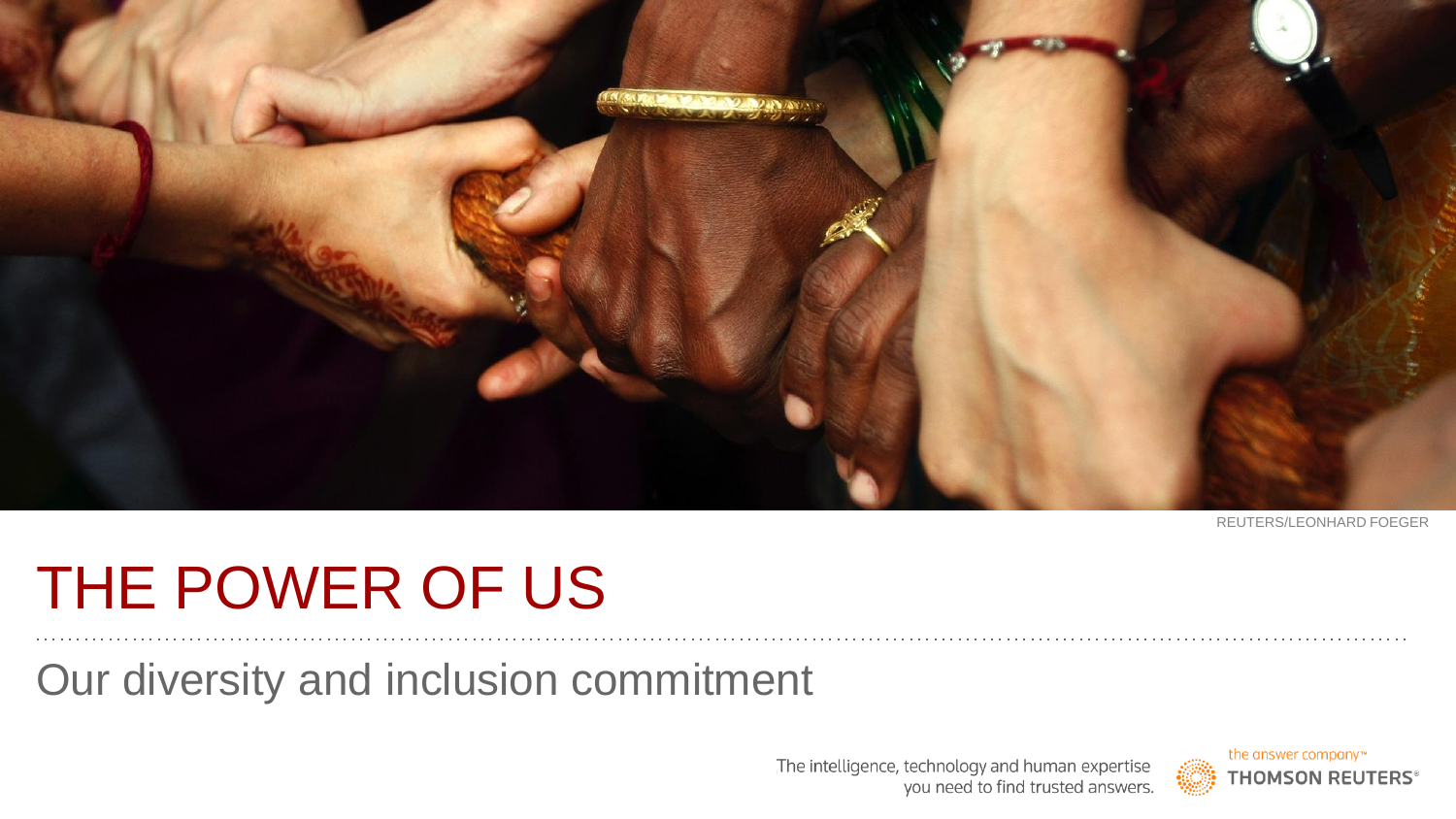## We foster an inclusive workplace…

...where all employees are valued and have the opportunity to reach their full potential.

We embrace diversity of thought, style, experience, culture, race, color, gender, national origin, religion, gender identity and expression, sexual orientation, disability, age, marital status, citizen status, and veteran status to drive innovation and deliver competitive advantage.

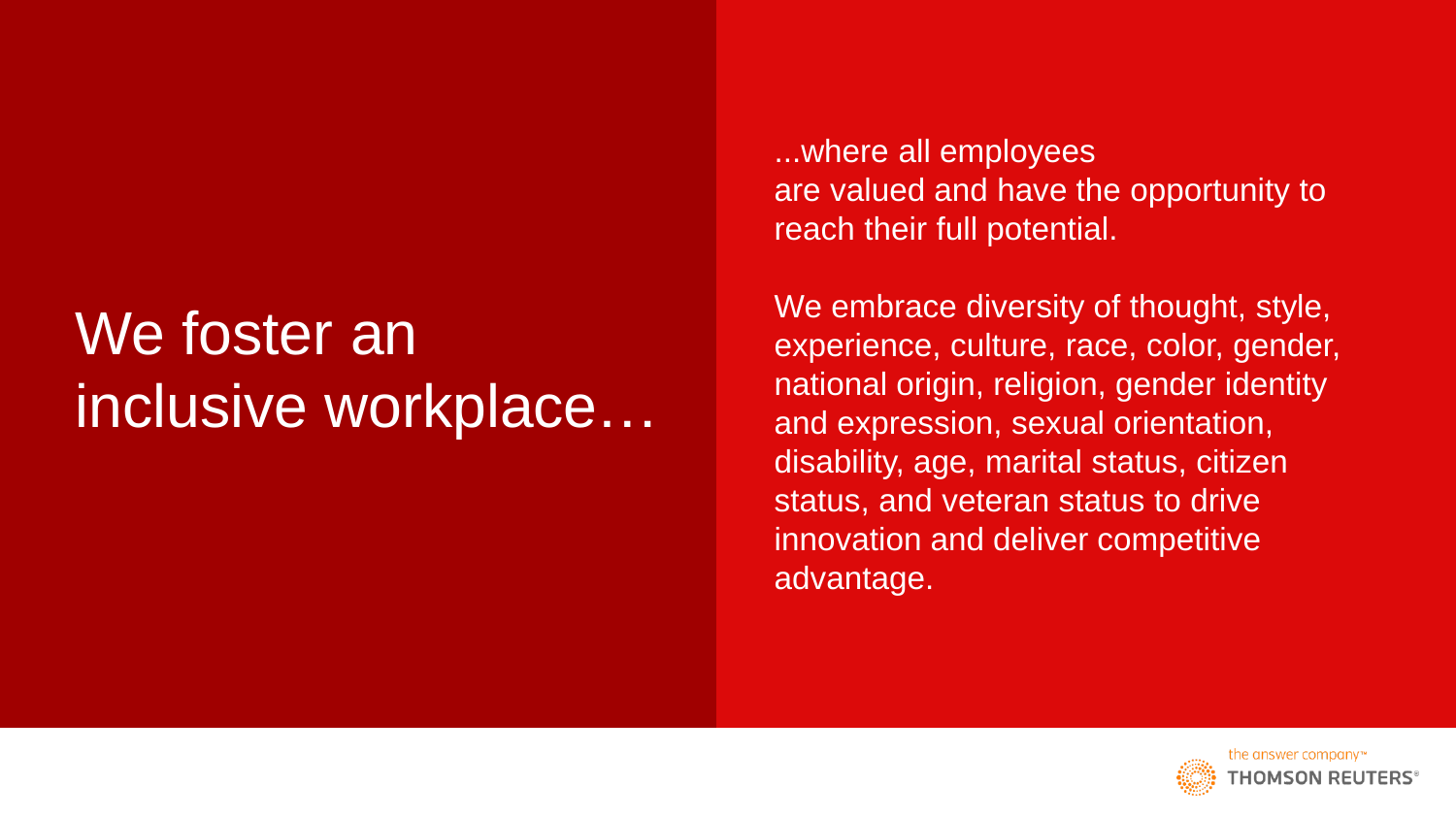## Diversity and Inclusion: A Business Imperative



## Competitive advantage

Collaboration generates ideas that result in business opportunities.

The evidence is compelling: Diverse companies with a culture of inclusion outperform their competitors.



## Sustainable innovation

Innovation is driven by human ingenuity and our diverse employees have the wide-ranging skills, knowledge and experience to attract new customers and find new markets.

Our workplace is inclusive and recognizes that ideas can come from anyone, anywhere, at any time.



## Brand equity

The world is evolving quickly and the need for intelligent information is greater than ever.

As a leader in the global knowledge economy, we must leverage the diversity of the evolving global talent pool to address complex challenges for our customers.

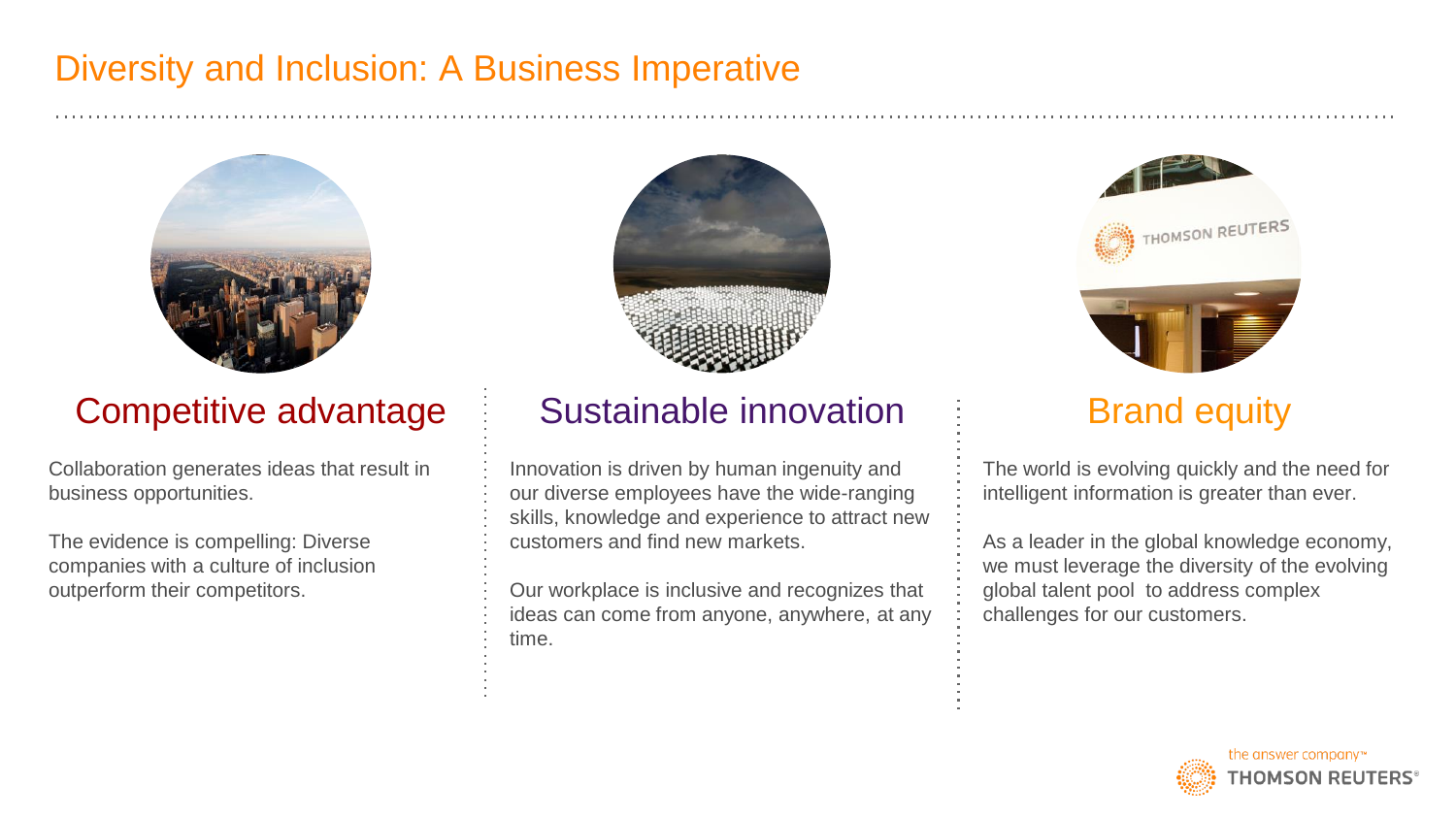

"As an organization with diverse businesses competing in the global marketplace, we need the best ideas and most innovative approaches in order to solve our customers' problems.

By drawing on diverse talent, building an environment focused on performance, and driving innovation through collaboration and inclusion, we will succeed."

– JIM SMITH, CEO *Thomson Reuters*

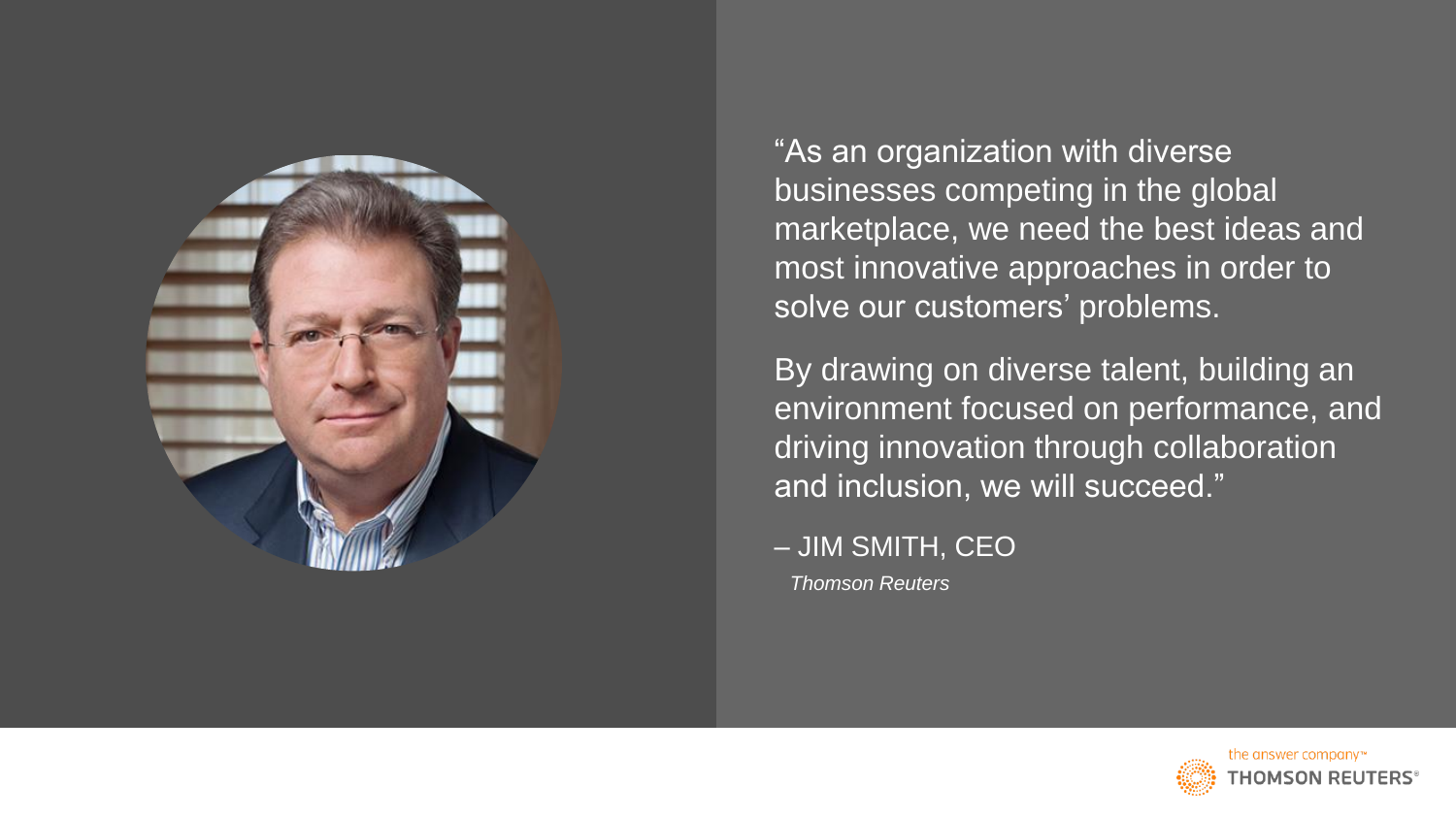# Proven External Business Results

Gender diversity accounted for an increase of **\$599.1 million in sales revenue** on average.<sup>1</sup>

Inclusion is a key driver of engagement and companies with the most engaged employees outperform others by **19% in annual operating income and 28% in earnings per share.<sup>2</sup>**

Companies with the highest rate of racial diversity brought in nearly **15 times more sales revenue** on average than those with the lowest levels.<sup>6</sup>

Diversity can increase economic performance by as much as **2.2 times for profitability** and 2 times stock valuation.<sup>3</sup>

Companies that are seen to embrace diversity and inclusion have **higher customer loyalty.<sup>5</sup>**

Companies ranking in the top quartile of executive-board diversity outperform the bottom quartile by more than **53% in return on equity.**<sup>4</sup>

**THOMSON REUTERS®** 

Je answer company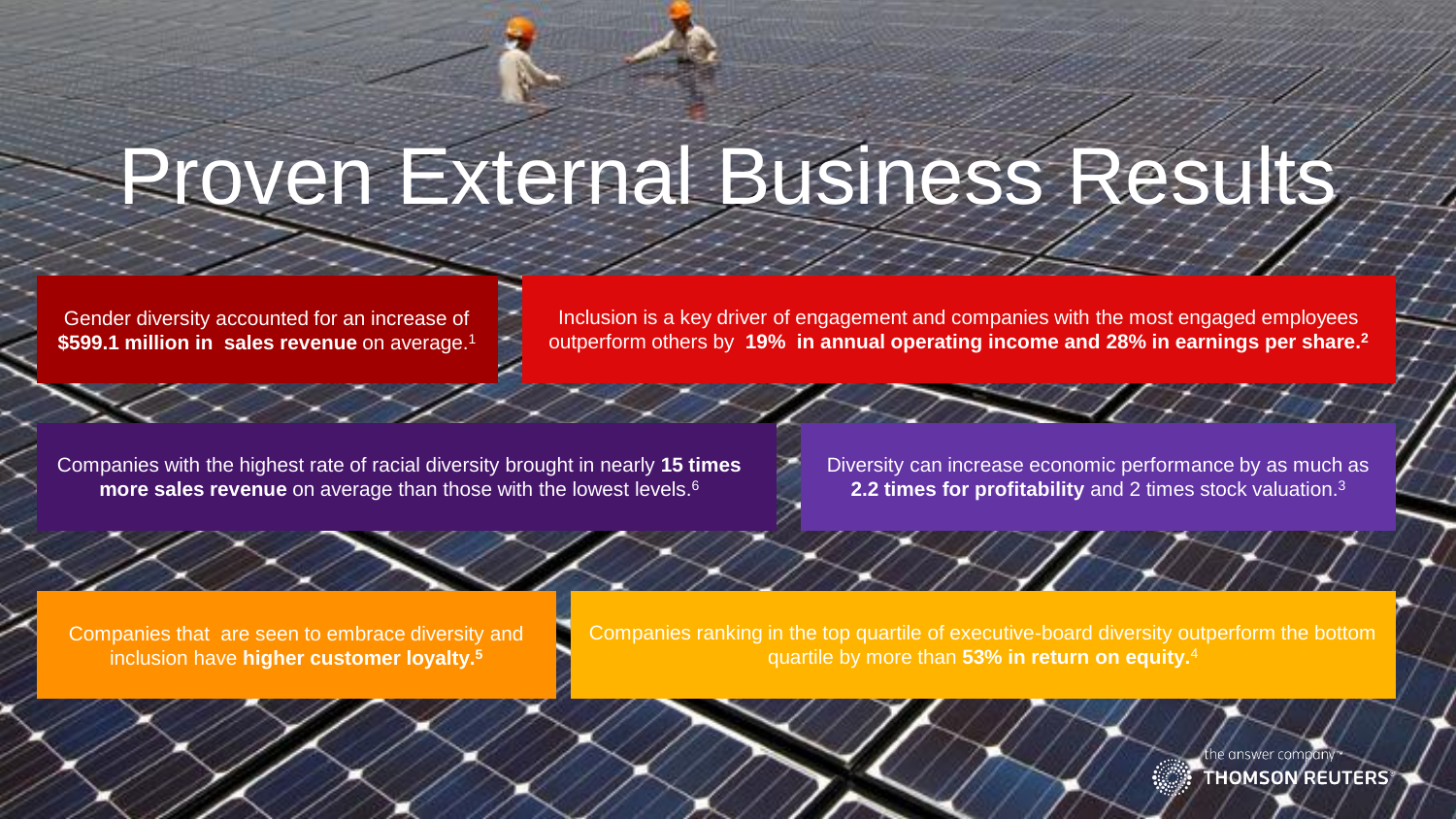

"Diversity is a business issue and is critical to our continued success, and our ability to remain leaders in our industry globally.."

**– DEIRDRE STANLEY, EXECUTIVE VICE PRESIDENT AND GENERAL COUNSEL, THOMSON REUTERS**



"To compete on a global scale, it is critical that a business embrace diversity in all its iterations. Our customers come to us with a multitude of viewpoints and experiences, and as business leaders we need to be able to respond and engage accordingly." **– BRIAN PECCARELLI, PRESIDENT, TAX & ACCOUNTING, THOMSON REUTERS**



"We are living and operating in a very complicated, dynamic, fast moving world. Regardless of industry, the only way that you can deal with these competitive conditions is to have as diverse a team as possible."

**– SUSAN TAYLOR MARTIN, PRESIDENT, LEGAL BUSINESS, THOMSON REUTERS**



"Cultivating an inclusive work environment helps us attract and retain diverse talent with wide-ranging skills and industry expertise who collaborate to provide the most innovative solutions for our clients."

**– PETER WARWICK, CHIEF PEOPLE OFFICER, THOMSON REUTERS** 

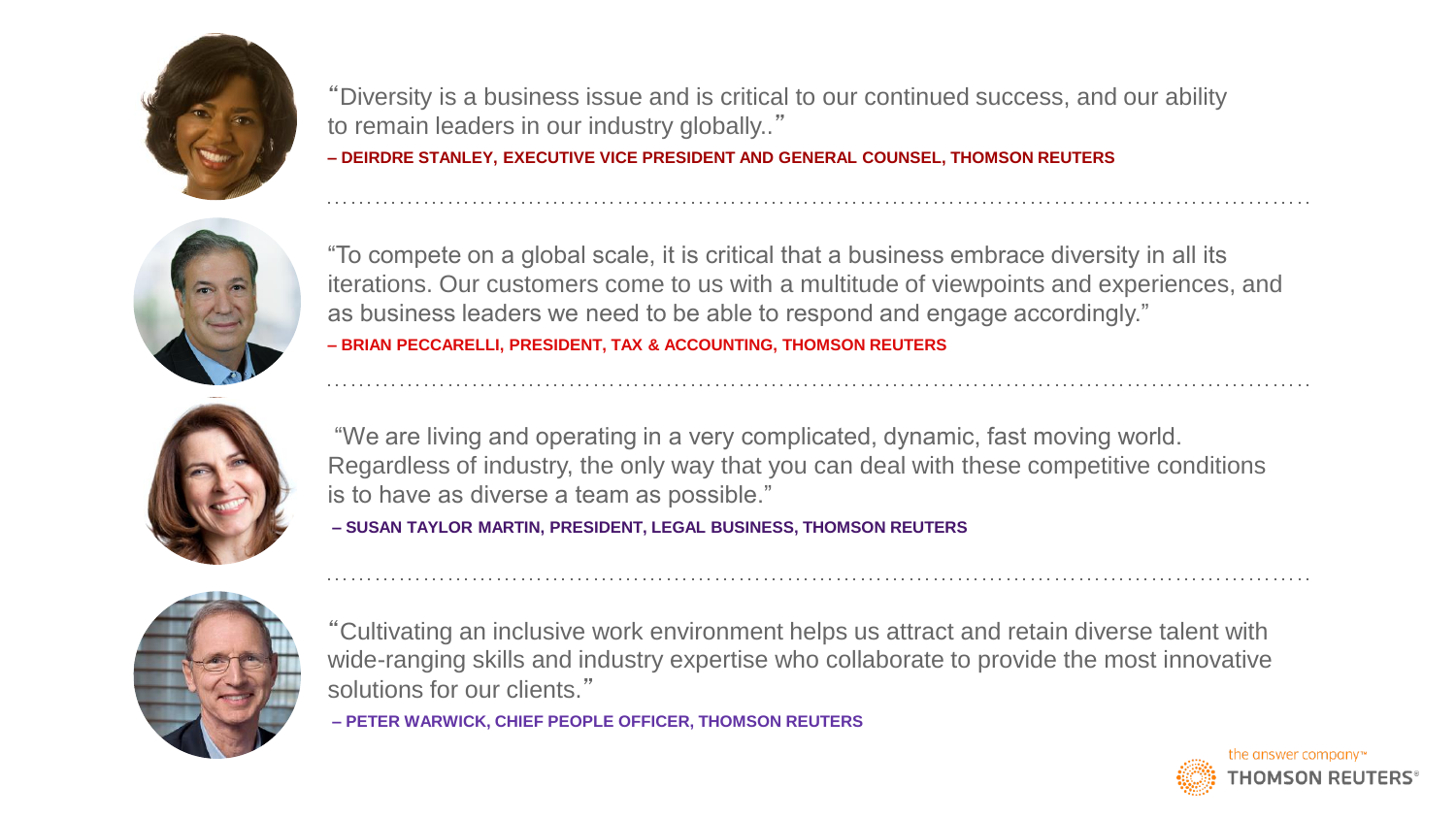## 2016 Strategy

#### **INCLUSIVE WORKPLACE**

#### **Create a workplace in which** *everyone* **is valued and has an opportunity to reach their full potential**

- Strive for 90% of employees having completed the mandatory D&I e-learning course
- Expand the reach of our unconscious bias training and develop additional resources on micro-aggressions
- Redesign and re-launch Cultural Fluency training and reach 25% of employees
- Partner with HR, benefits & policy to expand our coverage of inclusive benefits around the globe (domestic partner, parental leave, flex work)
- Continually improve workplace accessibility for people with disabilities in all locations globally
- Assist business resource groups in delivering against their strategic objectives and provide operational support
- Host the Power of Us global event series to showcase CR&I to our employees globally

#### **DIVERSE TALENT**

**Establish programs and processes that systematically attract, develop and accelerate the careers of all top talent** 

- Continue with diversity in succession planning & candidate slates and review progress annually
- Launch training and develop additional resources around diverse interview panels, diverse candidate slates for all managers.
- Design and deliver an employee development and sponsorship program to increase ethnic and racial diversity
- Host at least 3 workshops or trainings on race and ethnicity for senior leadership
- Increase the number of recruiters with Certified Diversity Recruiter status
- Develop senior leader briefings for multiple areas of diversity and inclusion
- Partner with regional, BU and executive diversity councils to help drive the diversity & inclusion agenda

#### **BUSINESS DEVELOPMENT**

**Position Thomson Reuters as a great company and enhance our partnerships with clients**

- Showcase our thought leadership to diverse communities through conferences and research
- Improve brand recognition through awards, recognition
- Create greater transparency on our gender metrics as part of our annual CR&I report
- Create meaningful client connections through valueadded services
- Shape new content and products for diverse markets and launch the D&I index
- Influence internal product development to ensure inclusion
- Continue to offer Convene to reach additional diverse audiences
- Ensure sales teams understand and leverage the business value of CR&I

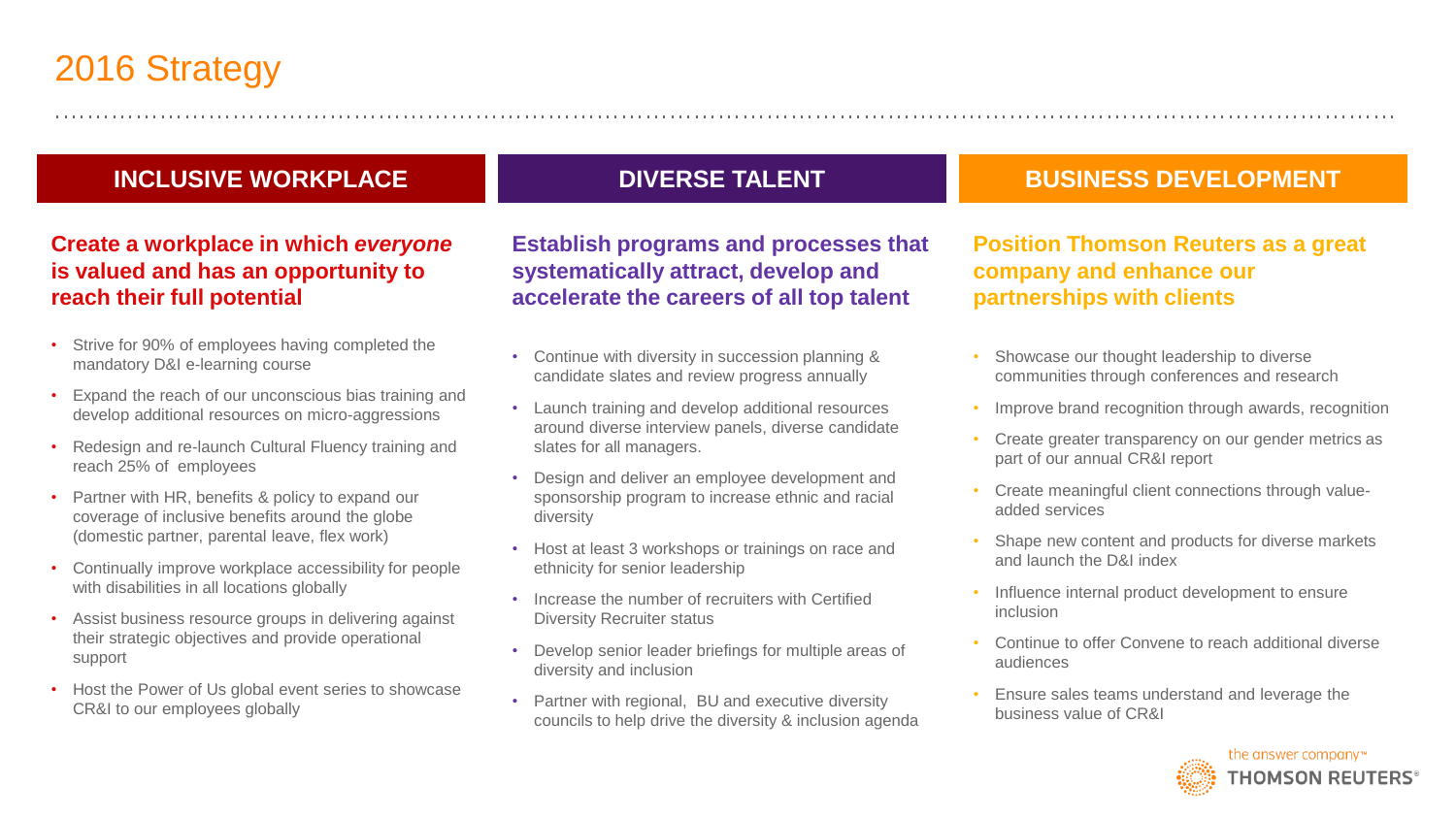## Business Resource Groups at Thomson Reuters



## ASIAN AFFINITY **NETWORK**



## BLACK EMPLOYEE **NETWORK**



## DISABILITY EMPLOYEE **NETWORK**



## LATINO EMPLOYEE **NETWORK**



## PRIDE AT WORK



### VETERANS NETWORK



WOMEN@ **THOMSONREUTERS** 



EARLY CAREERS **NETWORK**